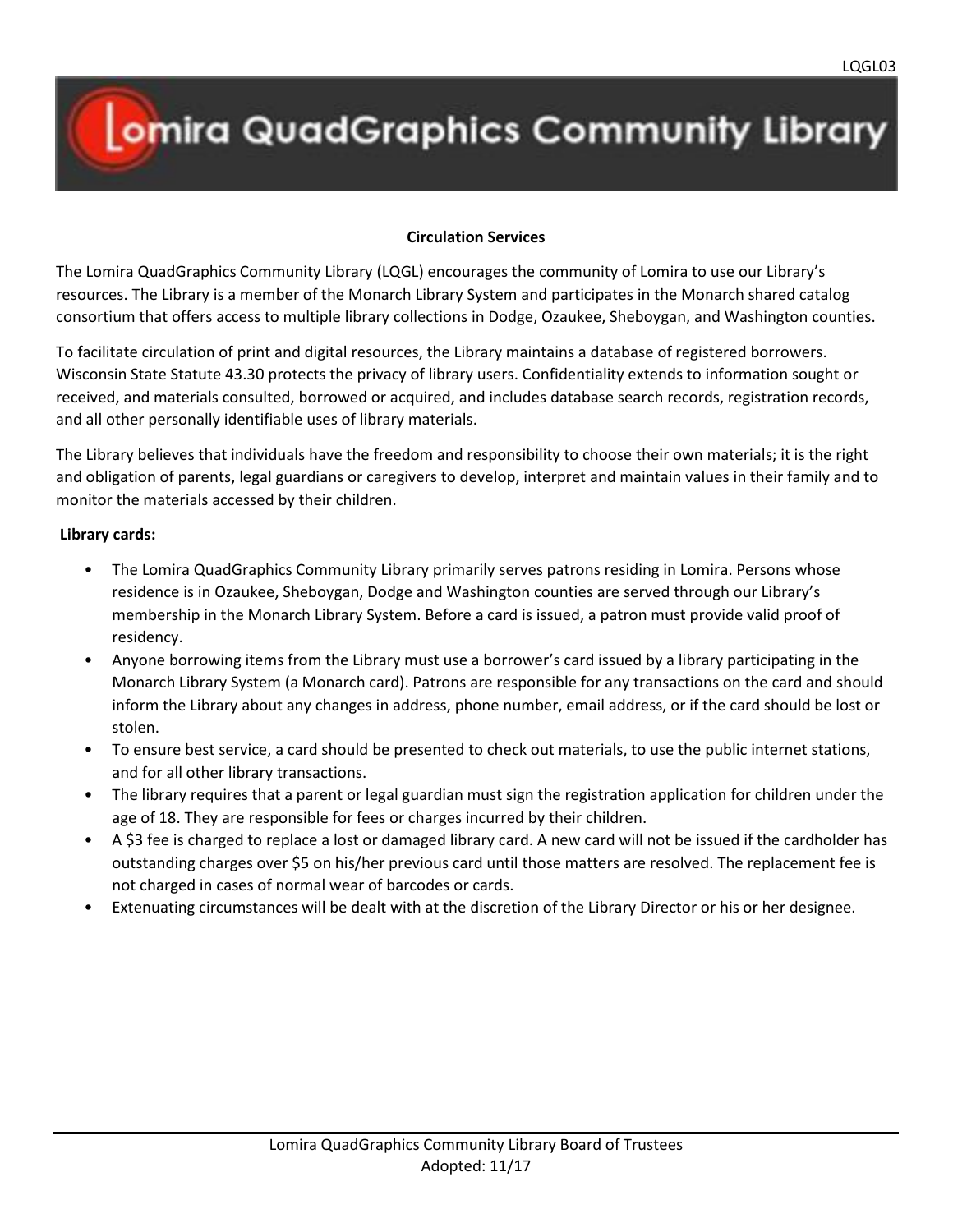## **Loan Periods:**

- A 28 day loan period applies to most library materials. New items circulate for 14 days. DVDs and software circulate for 7 days.
- Reference materials, current issues of magazines, newspapers, items too fragile or cumbersome to easily circulate, and selected special collections do not circulate.
- Items may be renewed twice for the same length of time as the original loan period unless another patron has reserved the item. Interlibrary loan materials cannot be renewed.
- Patrons wishing to use an item that is checked out may place a hold on the item if they have a Monarch card. Patrons are notified via email, phone-call, or text message when the item is available for pickup. If items are not picked up within the 7 day hold period, they will be sent to the next patron on the holds list or returned to circulation.
- Patrons wishing to borrow items not owned by a Monarch consortium member may place interlibrary loan requests provided they have a Monarch card in good standing. Check out periods for interlibrary loan items are determined by the owning library. There are no renewals. If the item is not picked up by its due date, it will be returned to the owning library.
- Patrons may return most items at all Monarch consortium libraries including in the exterior bookdrop near the Library entrance.

# **Charges:**

- It is the patron's responsibility to keep his/her account current in terms of loans, address, phone number, and email address. Patrons may check the status of their account of checkouts, holds and overdues by logging into their account status in the Monarch catalog. Patrons may also phone the Library during the hours the Library is open for this information.
- Late charges are \$0.10 per day per item for books, magazines, audiobooks, puppets, and music CDs. Movies and games are \$1.00 per day. Late charges continue to accrue until an item has been returned, or until an item has been declared lost or nonreturnable.
- Patrons selecting email or texting notifications are sent a courtesy reminder 3 days prior to due dates.
- Patrons selecting email or texting notifications are sent a notice at 10 days indicating overdue items on their account.
- At 60 days overdue the items are considered lost, a final billing notice is mailed, and borrowing privileges are suspended. Mailing costs are added to the patron's record.
- Patron accounts are blocked when unpaid charges total \$5.00.